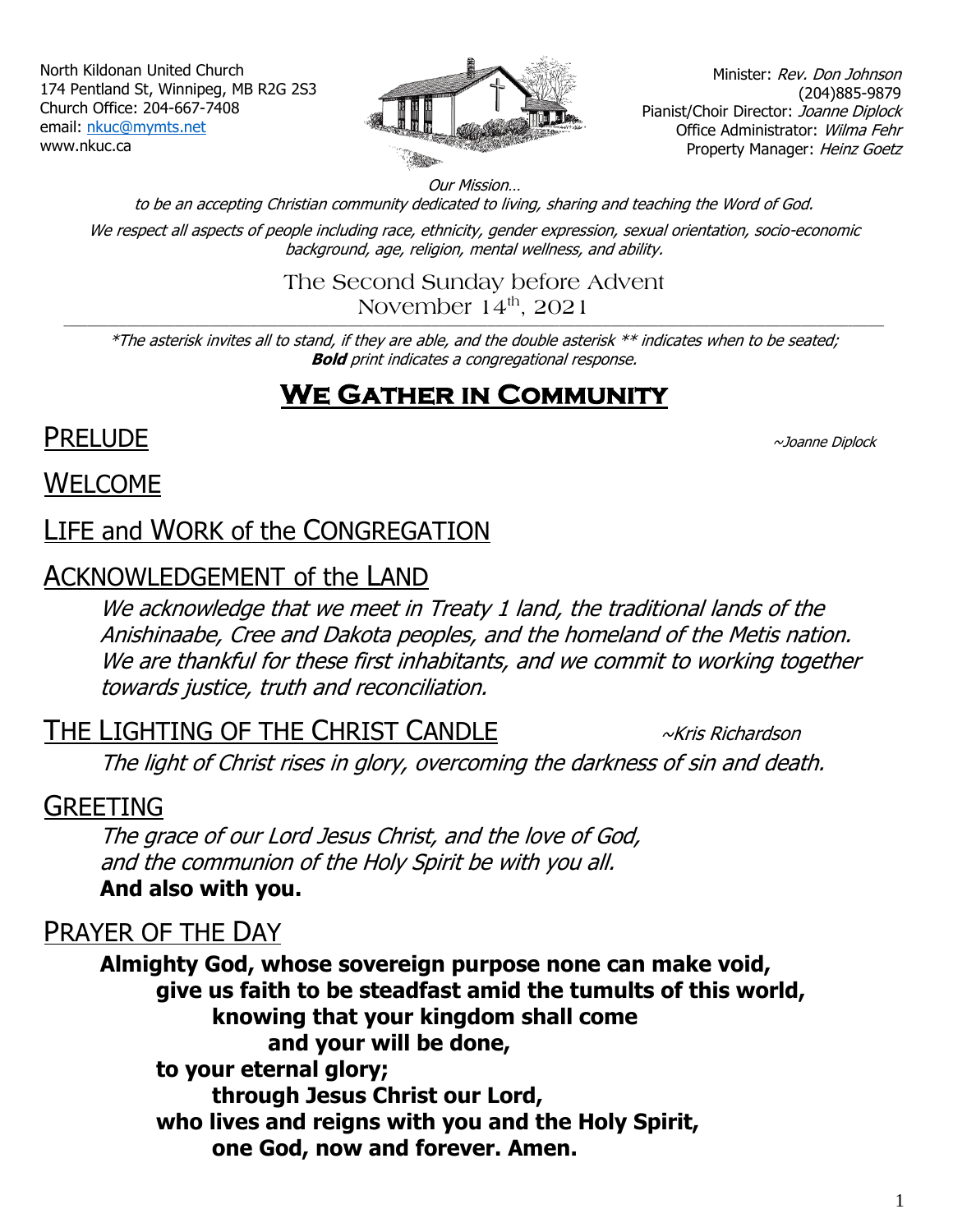#### \*HYMN: #VU <sup>288</sup> – **"Great is Thy Faithfulness"** ~words: Thomas O. Chisholm (Words reproduced with permission under license #A-620529 One License) Joanne Diplock

- **1 Great is thy faithfulness, God our Creator; there is no shadow of turning with thee; thou changest not, thy compassions, they fail not; as thou hast been thou forever wilt be. Great is thy faithfulness! Great is thy faithfulness! Morning by morning new mercies I see; all I have needed thy hand hath provided great is thy faithfulness, ever to me!**
- **2 Summer and winter and springtime and harvest, sun, moon, and stars in their courses above join with all nature in manifold witness to thy great faithfulness, mercy, and love. R**
- **3 Pardon for sin and a peace that endureth, thine own dear presence to cheer and to guide, strength for today and bright hope for tomorrow wondrous the portion thy blessings provide. R**

## **The Word of God**

#### LEARNING TIME

#### THE LORD'S PRAYER

**Our Father, who art in heaven, hallowed be thy name. Thy kingdom come, thy will be done, on earth as it is in heaven. Give us this day our daily bread, and forgive us our trespasses, as we forgive those who trespass against us. And lead us not into temptation, but deliver us from evil: For thine is the kingdom, the power and the glory forever and ever. Amen.**

#### Scripture Reader: Grant McMillan

#### The Gospel: **Mark 13: 1-8**

As Jesus came out of the temple, one of his disciples said to him, 'Look, Teacher, what large stones and what large buildings!' Then Jesus asked him, 'Do you see these great buildings? Not one stone will be left here upon another; all will be thrown down.'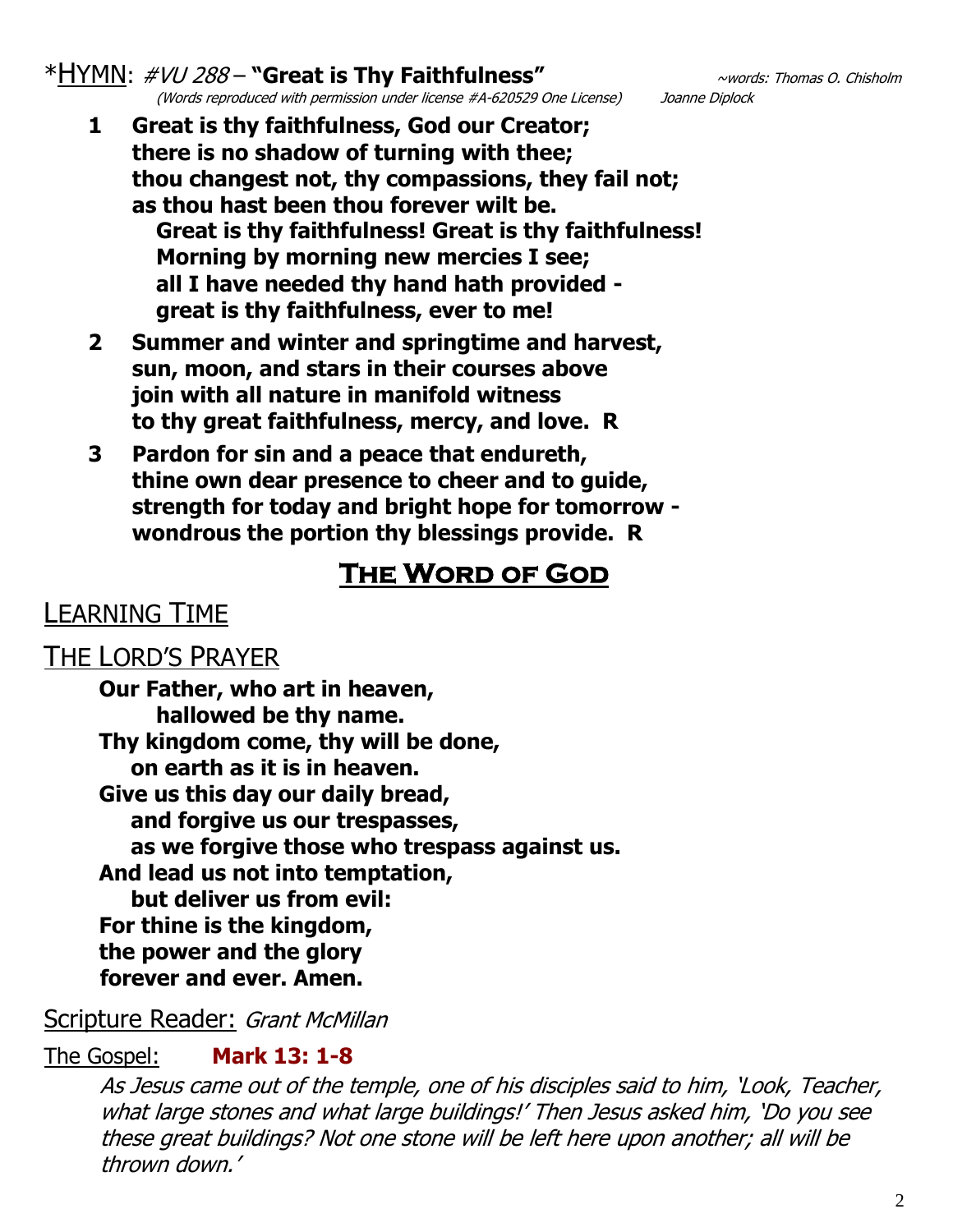When he was sitting on the Mount of Olives opposite the temple, Peter, James, John, and Andrew asked him privately, 'Tell us, when will this be, and what will be the sign that all these things are about to be accomplished?' Then Jesus began to say to them, 'Beware that no one leads you astray. Many will come in my name and say, "I am he!" and they will lead many astray. When you hear of wars and rumours of wars, do not be alarmed; this must take place, but the end is still to come. For nation will rise against nation, and kingdom against kingdom; there will be earthquakes in various places; there will be famines. This is but the beginning of the birth pangs.

RESPONSE: Your Word is a lamp to our feet and a light to our path. **Thanks be to God.** 

(Words reproduced with permission under license #A-620529 One License) Joanne Diplock

CHOIR ANTHEM: **"One Wish"** ~words & music: Dave and Jean Perry

 $SERMON: \sim$ Rev. Don Johnson (see attached sermon)

#### **We Respond to the Word**

#### A NEW CREED

**We are not alone, we live in God's world. We believe in God: who has created and is creating, who has come in Jesus, the Word made flesh, to reconcile and make new, who works in us and others by the Spirit. We trust in God. We are called to be the Church: to celebrate God's presence, to live with respect in Creation, to love and serve others, to seek justice and resist evil, to proclaim Jesus, crucified and risen, our judge and our hope. In life, in death, in life beyond death, God is with us. We are not alone. Thanks be to God.**